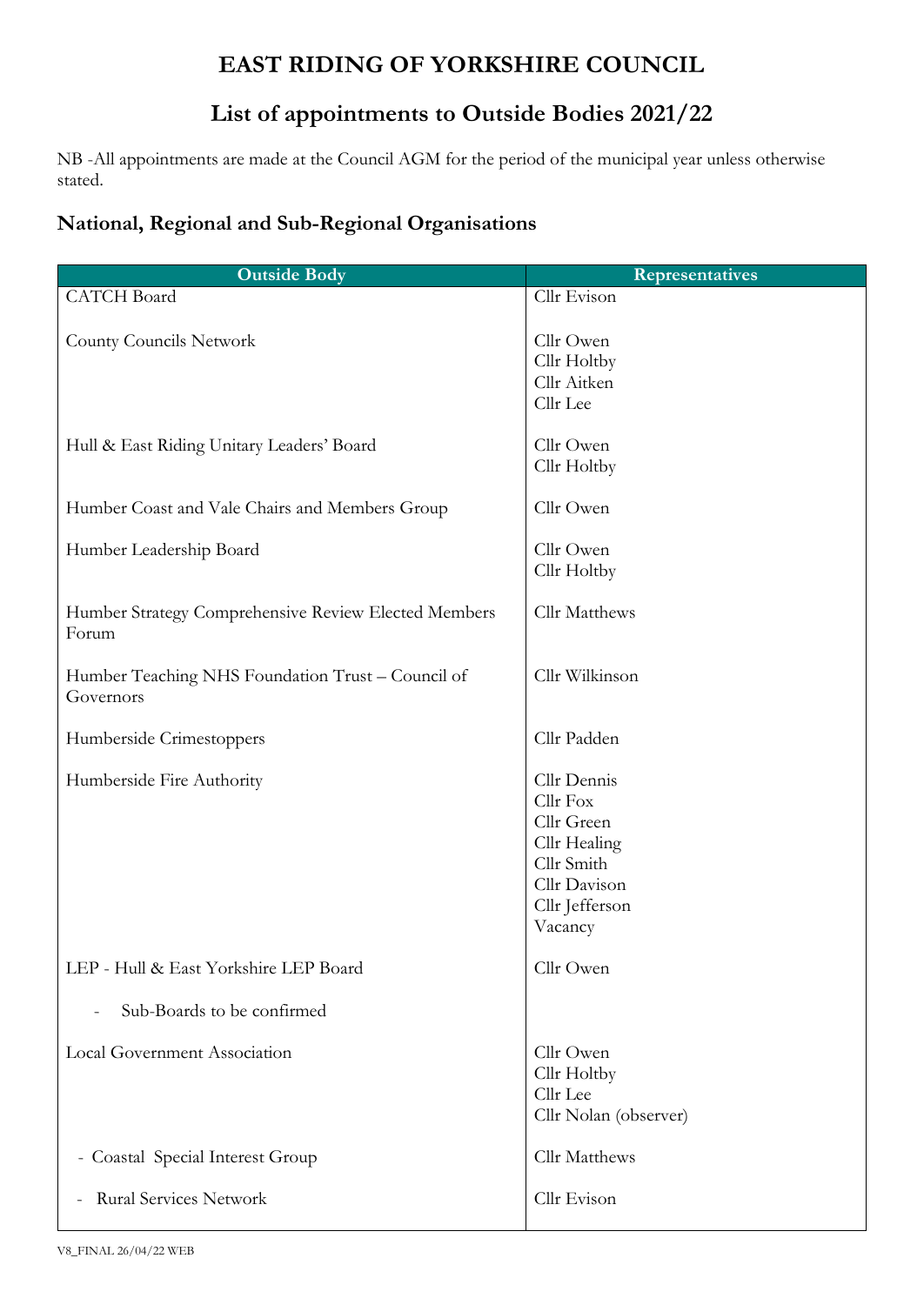| <b>Outside Body</b>                                                          | <b>Representatives</b>                                                                                            |
|------------------------------------------------------------------------------|-------------------------------------------------------------------------------------------------------------------|
| North Eastern IFCA                                                           | Cllr Matthews<br>Cllr Copsey                                                                                      |
| Northern Lincolnshire and Goole NHS Foundation Trust<br>Council of Governors | Vacancy                                                                                                           |
| Police and Crime Panel                                                       | Cllr Gateshill<br>Cllr Abraham<br>Cllr Holmes<br>Vacancy<br>Substitutes -<br>Cllr Weeks/Cllr Birch/Cllr Greenwood |
| Rail North Committee                                                         | Cllr Holmes                                                                                                       |
| Reserved Forces and Cadets Association for Yorkshire and<br>the Humber       | Cllr Elvidge<br>Cllr Wilkinson                                                                                    |
| SWAP Internal Audit Partnership Members' Board                               | Cllr Temple<br>Substitute - Cllr Lee                                                                              |
| Traffic Regulations outside London - PATROL Adjudication<br>Committee        | Cllr Matthews                                                                                                     |
| Transport for the North Board                                                | Cllr Owen<br>Substitute - Cllr Holmes                                                                             |
| Transport for the North Scrutiny Committee                                   | Cllr Hammond<br>Substitute - Cllr Matthews                                                                        |
| York North Yorkshire and East Riding Housing Board                           | Cllr Holmes                                                                                                       |
| York North Yorkshire and East Riding Community Led<br>Housing Board          | Cllr Holmes                                                                                                       |
| Yorkshire Coast Business Improvement District Company                        | Cllr Evison                                                                                                       |
| Yorkshire & Humber Climate Commission                                        | Cllr Matthews                                                                                                     |
| Yorkshire & Humber Leaders' Board                                            | Cllr Owen<br>Sub - Cllr Holtby                                                                                    |
| Yorkshire and Humber Local Authorities Employers'<br>Association             | Cllr Holtby                                                                                                       |
| Yorkshire Regional Flood and Coastal Committee                               | Cllr Matthews                                                                                                     |
| East Yorkshire Partnership Meeting                                           |                                                                                                                   |
| Programming and Investment Sub Group                                         | Cllr Matthews                                                                                                     |
|                                                                              | Cllr Matthews                                                                                                     |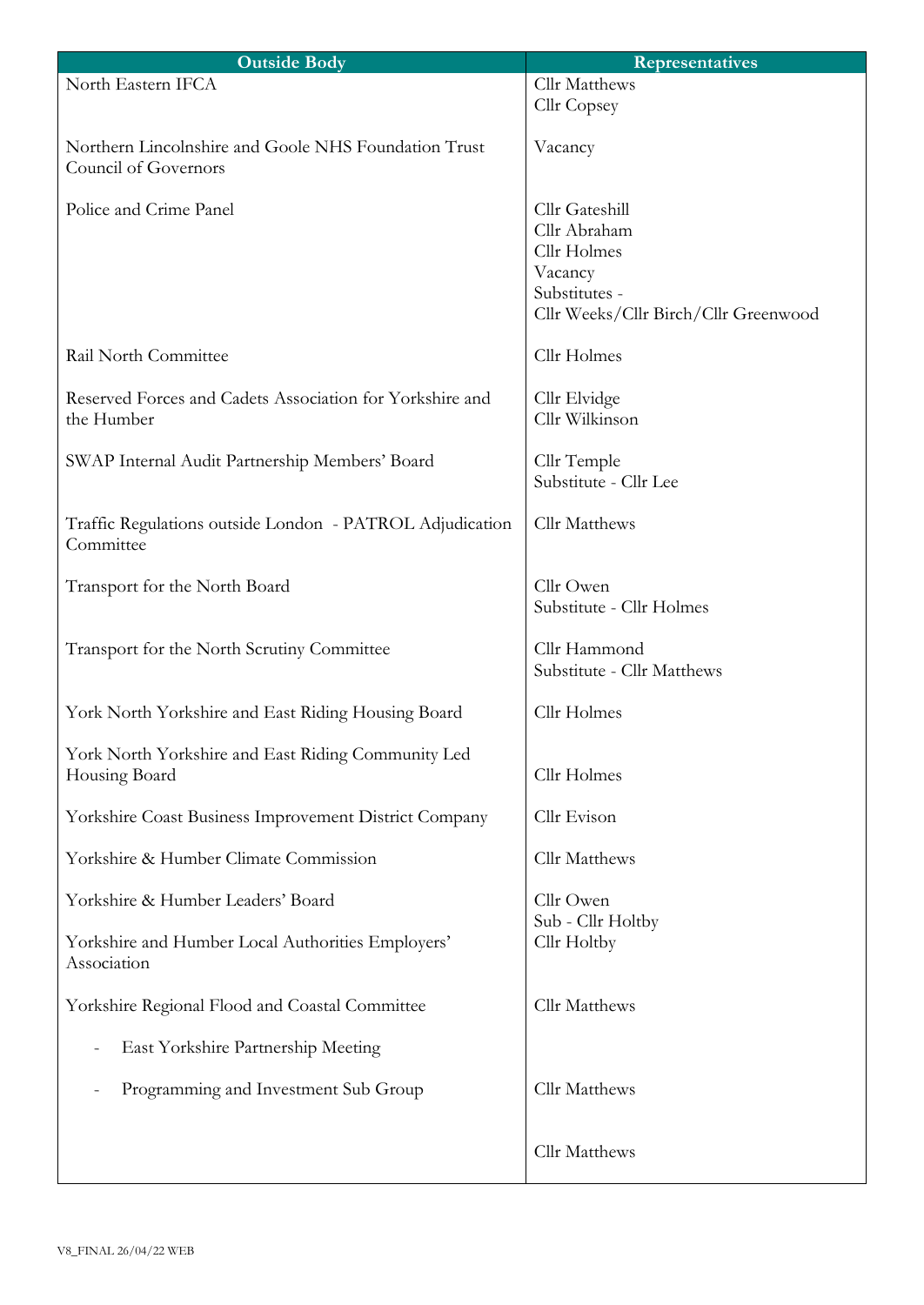## **Local Organisations**

| <b>Outside Body</b>                                          | <b>Representatives</b>                                                                                                                                                                                   |
|--------------------------------------------------------------|----------------------------------------------------------------------------------------------------------------------------------------------------------------------------------------------------------|
| Advantage Coast Community Led Local Development<br>Programme | Cllr Evison                                                                                                                                                                                              |
| Aldbrough Gas Storage Liaison Committee                      | Cllr Birch                                                                                                                                                                                               |
| <b>Beverley Consolidated Charity</b>                         | Mrs E Aird<br>Mr J Atley<br>Mr C Hairsine<br>Mr R Miles<br>Mr B Pearson<br>Ms S Sugars                                                                                                                   |
| Beverley Renaissance Partnership Board                       | Cllr Elvidge                                                                                                                                                                                             |
| Bridlington Regeneration Partnership                         | Cllr Copsey                                                                                                                                                                                              |
| Border to Coast Pensions Partnership - Joint Committee       | Cllr Rudd                                                                                                                                                                                                |
| Drainage Boards -                                            |                                                                                                                                                                                                          |
| - Beverley and North Holderness Internal Drainage Board      | Cllr Beaumont<br>Cllr Dennis<br>Cllr Gateshill<br>Cllr Greenwood<br>Cllr Holtby<br>Cllr Lee<br>Cllr Rogers<br>Cllr Temple<br>Mrs P Ablett<br>Mrs E Aird<br>Mr M Bowden<br>Prof I Reid<br>Mr S Richardson |
| - Cowick and Snaith Internal<br>Drainage Board               | Cllr Fox<br>Cllr Handley<br>Cllr Sargeantson<br>Mr C Emsen<br>Mr S Jones<br>Mr R Spencer<br>Mrs V Whiteley<br>Mr S Wright<br>2 vacancies                                                                 |
| - Dempster Internal Drainage Board                           | Cllr Coultish<br>Cllr Sargeantson<br>Mr J Frost<br>Mr D Walton<br>4 vacancies                                                                                                                            |
| - Foss (2008) Internal Drainage Board                        | Cllr Sykes                                                                                                                                                                                               |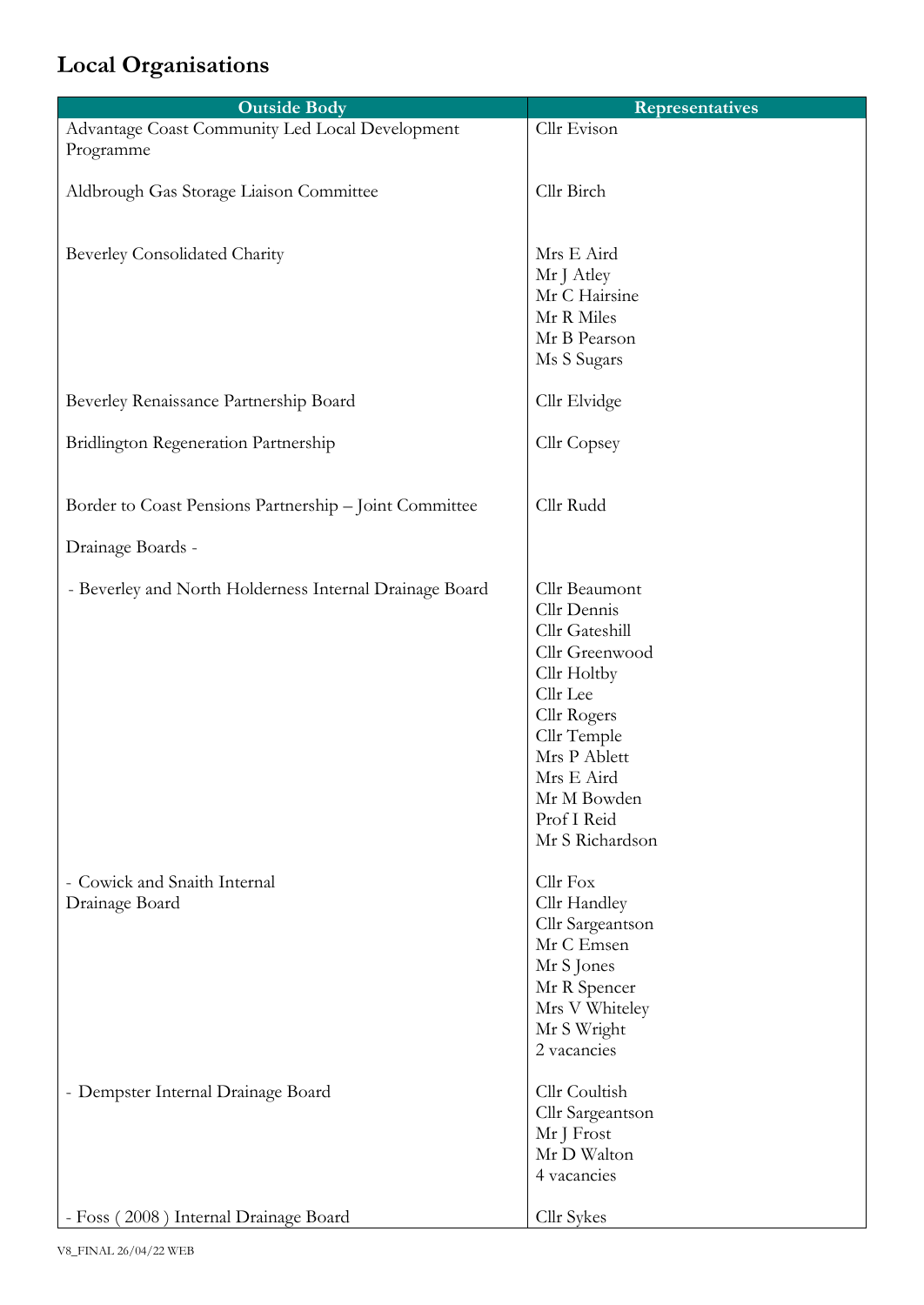| <b>Outside Body</b>                                         | <b>Representatives</b>        |
|-------------------------------------------------------------|-------------------------------|
| - Goole and Airmyn Internal Drainage Board                  | Cllr Coultish<br>Cllr Handley |
|                                                             | Cllr D Jeffreys               |
|                                                             | Cllr L Sargeantson            |
|                                                             | Mrs R Brough                  |
|                                                             | Mr B Huntington               |
|                                                             | 7 vacancies                   |
|                                                             |                               |
| - Goole Fields and District Drainage Board                  | Cllr Sargeantson              |
| - Ouse and Humber Internal Drainage Board                   | Cllr Aitken                   |
|                                                             | Cllr C Bayram                 |
|                                                             | Cllr R Meredith               |
|                                                             | Cllr K West                   |
|                                                             | Cllr P West                   |
|                                                             | Cllr Wilkinson                |
|                                                             | Mr J Atkinson                 |
|                                                             | Mr G Baxter                   |
|                                                             | Mr H Roberts                  |
|                                                             | Mr N Marwood                  |
|                                                             | Mr J Traill                   |
|                                                             | Mr R Wilkins                  |
| - Rawcliffe Internal Drainage Board                         | Cllr Fox                      |
|                                                             | Cllr Sargeantson              |
|                                                             | Mrs S Backhouse               |
|                                                             | Mr R Dresser                  |
|                                                             | Mr K Fillingham               |
|                                                             | Mr D McKenna                  |
|                                                             | Mr S Shubrook                 |
|                                                             | Mr J White                    |
|                                                             |                               |
| - Reedness and Swinefleet Internal Drainage Board           | Cllr Sargeantson              |
|                                                             | 3 vacancies                   |
|                                                             |                               |
| - South Holderness Board                                    | Cllr Dennis                   |
|                                                             | Cllr Holmes                   |
|                                                             | Cllr Holtby                   |
|                                                             | Cllr Skow                     |
|                                                             | Cllr Steel                    |
|                                                             | Cllr Tucker                   |
|                                                             | Mr D Edwards                  |
| Driffield Regeneration Partnership                          | Cllr Lee                      |
|                                                             |                               |
| East Riding of Yorkshire and Kingston upon Hull Joint Local | Cllr C Bayram                 |
| Access Forum                                                | Substitute - Cllr Johnson     |
|                                                             |                               |
| East Riding Pension Fund - Local Authority Pension Fund     | Cllr Rudd                     |
| Forum                                                       |                               |
|                                                             |                               |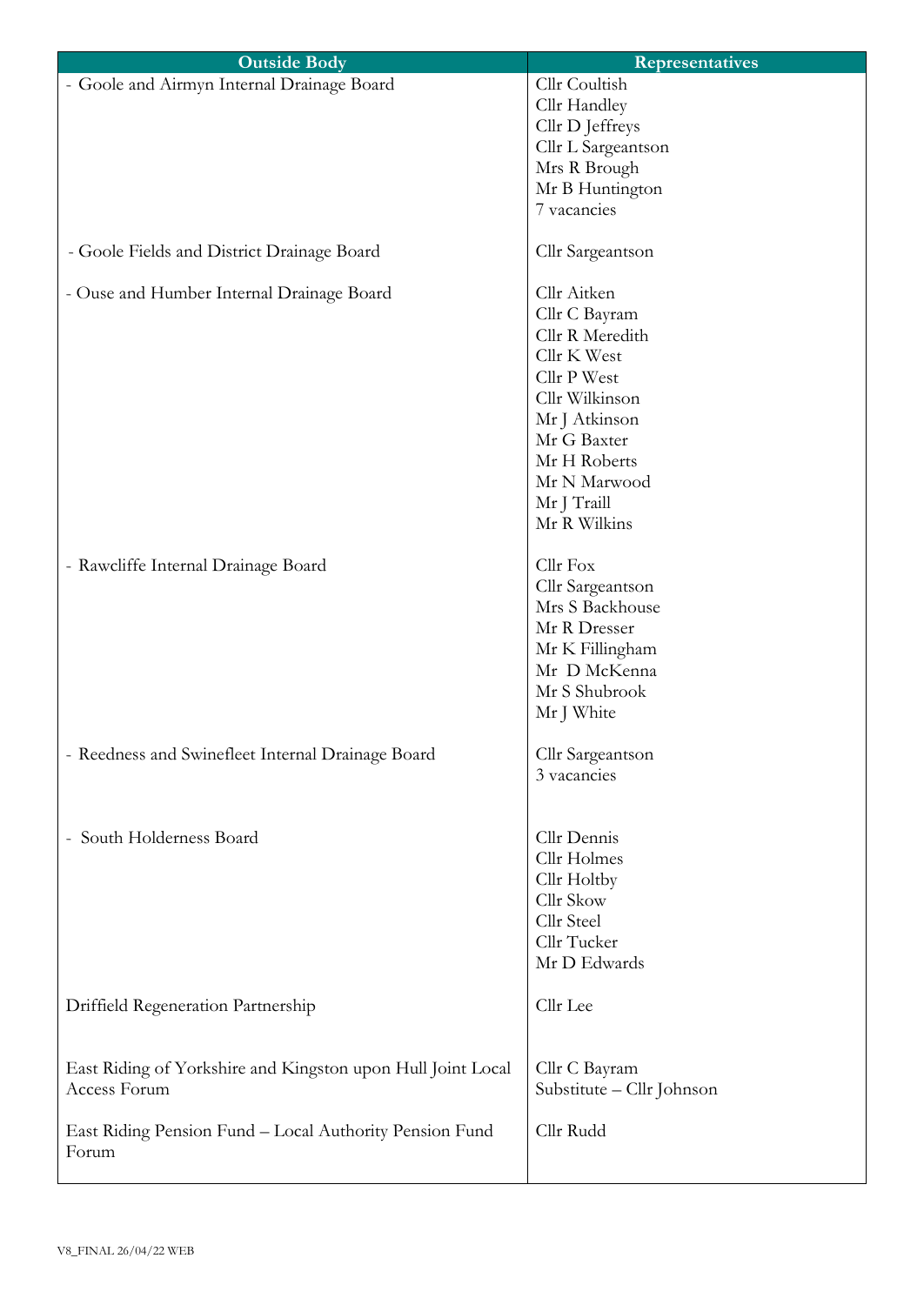| <b>Outside Body</b>                               | <b>Representatives</b>                         |
|---------------------------------------------------|------------------------------------------------|
| East Riding Rural Partnership                     | Cllr Evison<br>Cllr Elvidge<br>Cllr Whittle    |
| East Riding Safeguarding Adults Board             | Cllr Harold                                    |
| East Riding Community Safety Partnership          | Cllr Elvidge                                   |
| East Riding Safeguarding Children Partnership     | Cllr Aitken                                    |
| East Riding Youth Board                           | Cllr Aitken                                    |
| Holderness Coast Fisheries Local Action Group     | Cllr Healing                                   |
| GB Dunning Charity                                | Cllr Lee<br>Cllr Temple<br>Co-optee (Mr Lundy) |
| Goole Town Deal Board                             | Cllr Evison                                    |
| HEYwoods                                          | Cllr Mathieson<br>Cllr Sutton                  |
| Hornsea Area Renaissance Partnership              | Cllr Jefferson<br>Cllr Whittle                 |
| Hull and Goole Port Health Authority              | Cllr Coultish<br>Cllr Handley                  |
| Humber Bridge Board                               | Cllr Matthews<br>Deputy - Cllr Smith           |
| Humberside Airport Consultative Committee         | Cllr Beaumont<br>Cllr Weeks                    |
| Humber Archaeological Board                       | Cllr K West<br>Cllr Nolan                      |
| Nite Direct                                       | Cllr Evison                                    |
| Parker Home Trust                                 | Mrs Chadwick<br>Cllr Copsey<br>Vacancy         |
| Pocklington and Wolds Gateway                     | Cllr Sykes<br>Cllr K West                      |
| Prowdes Charity (East Riding)<br>River Hull Board | Cllr Smith<br>Cllr Matthews                    |
| Snaith and Cowick Together Partnership            | Cllr Sargeantson                               |
| Snaith School Joint Use Committee                 | Cllr Sargeantson                               |